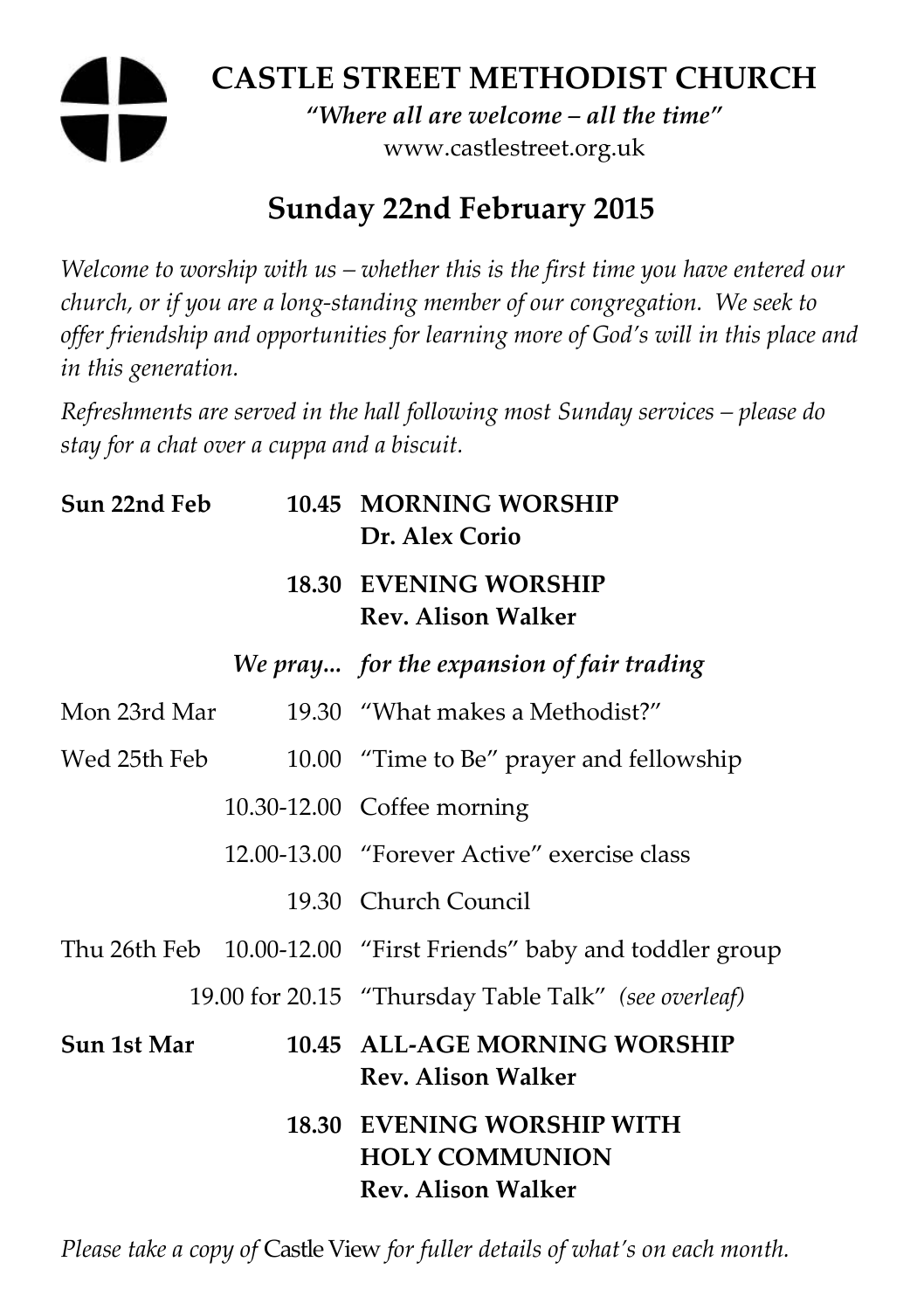### **Bible readings for today's services**

10.45am: Genesis 9: 8-17 *(page 7)*; Mark 1: 9-15 *(page 33)* 6.30pm: As 10.45am, plus 1 Peter 3: 18-22 *(page 223)*

+\*\*\*\*\*\*\*

#### **Ron Germany, RIP**

Some may already have heard of the recent death of Ron Germany who was known to us as a local preacher within the Cambridge Circuit. Ron's funeral will take place this Friday (27th February) with a committal at Cambridge Crematorium at 11.15am followed by a Service of Thanksgiving at Royston Methodist Church at 2.30pm (with a light lunch served in the church hall in between). A large attendance is expected, so anyone going is encouraged to arrive in good time.

+\*\*\*\*\*\*\*

#### **"Thursday Table Talk"**

This week's topic in the Lent course "Parables and Possessions" is "Forgiveness". Dinner is served from 7pm to 8pm, followed by coffee (and the non-diners arriving); the "Talk" part begins at 8.15pm with some suitable worship, and it all finishes by 9.30pm.

+\*\*\*\*\*\*\*

**"The Big Issues" – Thursday 26th February at Histon Methodist Church**  The next in this series takes place this coming Thursday at 7.30pm, when Prof. Sir Brian Heap will discuss the topic "Stem cells and the right to life".

+\*\*\*\*\*\*\*

### **Lent activities (1) – a Calendar for Lent**

Have a bit of fun in completing a quirky calendar for the forty days of Lent, and help raise some money to support the practical work of Action for Children. Please have a word with Joyce Sharpe to obtain your free copy of the calendar.

Although the Calendar runs from Ash Wednesday (last Wednesday), it's not too late to join in the action. Let's count our blessings in Lent; we don't only have to deny ourselves chocolate. There's an opportunity to reflect on some of the good things in our lives, and to support Action for Children at the same time.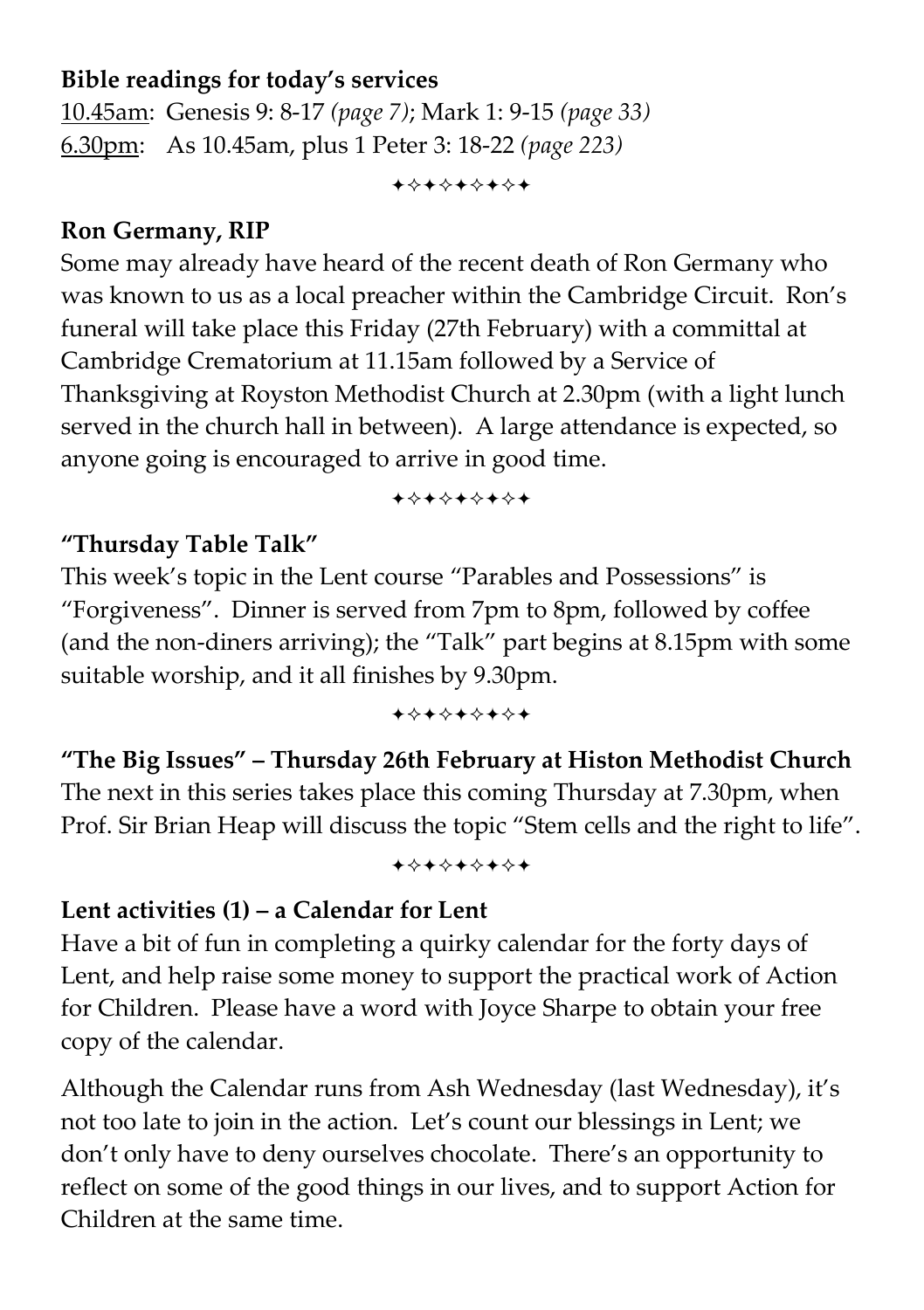### **Lent activities (2): "Forty Acts – Do Lent Generously"**

Are you thinking of finding a different way of spiritual discipline for Lent (rather than perhaps just giving up chocolate in the dual hope of being more spiritual and losing some weight)? An interesting challenge for Lent can be found at www.40acts.org.uk. If you sign up, each day you'll receive an e-mail with a reflection and a generosity challenge. There's a "traffic light" system, so each day you can choose whether to take the easy, moderate or harder option of the actions for that day.

+\*\*\*\*\*\*\*

## **Cambridge History Festival**

Seven of the illustrated talks that form part of the Cambridge History Festival will be held here at Castle Street. They are:

|                                    | • Thu 26th Feb, 7.30pm: "1914-18: A Century On" (Prof. David Reynolds) |
|------------------------------------|------------------------------------------------------------------------|
| • Fri 27th Feb, 7pm:               | "The Impact of the Railways in Cambridge"                              |
|                                    | (Tony Kirby)                                                           |
| • Sat 28th Feb, $3.30 \text{pm}$ : | "Primitive Methodism in Castle Hill"                                   |
|                                    | (John Boocock)                                                         |
| • Sat 28th Feb, $6.30$ pm:         | "Cambridge in the Good Old Days"                                       |
|                                    | $(50s$ and $60s)$                                                      |
| • Mon 2nd Mar, 7pm:                | "Oliver Cromwell, Hero or Villain?"                                    |
|                                    | (David Smith)                                                          |
| • Tue 3rd Mar, 7pm:                | "The History of the Cambridge News"                                    |
|                                    | (Chris Elliott)                                                        |
| • Wed 4th Mar, 7pm:                | "A History of Mill Road" (Becky Proctor)                               |

Tickets cost £7.50 (£5 concessions) for each one, except for the 3.30pm talk on Saturday 28th February (by our own John Boocock), which cost just £3. This talk will, clearly, be the highlight of the whole festival! Do come along to this, and to other talks as well.

+\*+\*\*\*\*\*

### **Cambridge Bible Society Action Group Spring Supper**

This will take place this Friday (27th February) at 7pm in the Queen Edith Chapel, Wulfstan Way – see previous notice sheets. The guest speaker is Revd. Dr. Rowan Williams. Tickets cost £6, and can be obtained from Brian West (te-mail brian.west1 *at* mypostoffice *dot* co *dot* uk).